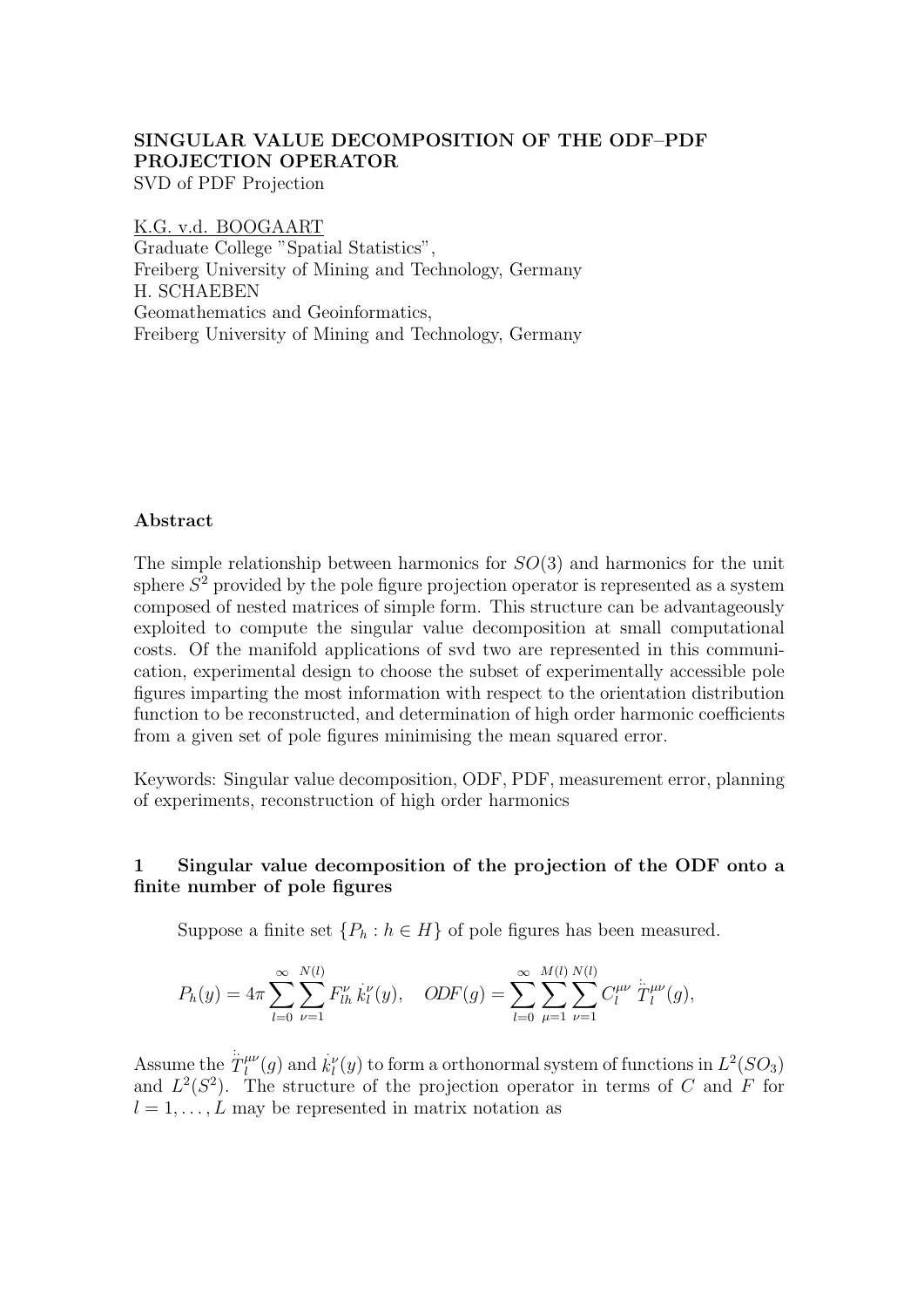$$
\begin{pmatrix}\nA_1 & & & & \\
 & A_2 & & & \\
 & & & \ddots & \\
 & & & & A_L\n\end{pmatrix}\n\begin{pmatrix}\nC_1 \\
C_2 \\
C_3 \\
\vdots \\
C_L\n\end{pmatrix}\n=\n\begin{pmatrix}\nF_1 \\
F_2 \\
F_3 \\
\vdots \\
F_L\n\end{pmatrix}\n\Rightarrow A_l C_l = F_l \,\forall l
$$

These components of the system of equations have the same structure

$$
\begin{pmatrix}\nA_l^1 & & & \\
 & A_l^2 & & \\
 & & \ddots & \\
 & & & A_l^{N(l)}\n\end{pmatrix}\n\begin{pmatrix}\nC_l^{1, \cdot} \\
C_l^{2, \cdot} \\
\vdots \\
C_l^{N(l), \cdot}\n\end{pmatrix}\n=\n\begin{pmatrix}\nF_l^1 \\
F_l^2 \\
\vdots \\
F_l^{N(l)}\n\end{pmatrix}\n\Leftrightarrow A_l^{\nu} C_l^{\nu, \cdot} = F_l^{\nu} \,\forall l, \forall \nu
$$

where these components are defined by

$$
A_l^{\nu} = \tilde{A}_l = \frac{1}{\sqrt{2l+1}} \left( \dot{k}_l^{\mu}(h_b) \right)_{b=1,\dots,|H|, \mu=1,\dots,M(l)}
$$

Thus  $A_l^{\nu}$  is independent of  $\nu$ .

$$
C_l^{.,\nu} = (C_l^{\mu\nu})_{\mu=1,\dots,M(l)}, \quad F_l^{\nu} = (F_{lh_b}^{\nu})_{b=1,\dots,|H|}
$$

Let  $\tilde{P}_l \tilde{D}_l \tilde{Q}_l = \tilde{A}_l$  be a singular value decomposition (svd) of the small matrix  $\tilde{A}_l$  with orthonormal matrices  $\tilde{P}_l \in \mathbb{R}^{|H| \times r}$  and  $\tilde{Q}_l \in \mathbb{R}^{r_l \times \tilde{M}(l)}$ , and diagonal matrix  $\tilde{D}_l \in \mathbb{R}^{r_l \times r_l}$  of minimal frame size  $r_l = \text{rank}\tilde{A}_l$ . This decomposition can be computed very fast with a computer because the frame size of  $\tilde{A}$  is small (i.e.  $r \leq 2l + 1 \ll 1000$ . Then a singular value decomposition PDQ of A is given with matrices  $P, D, Q$  constituted of  $\tilde{P}_l, \tilde{D}_l, \tilde{Q}_l$ , respectively, in the form

$$
P = \left( \begin{bmatrix} \tilde{P}_1 & & & \\ & \ddots & & \\ & & \tilde{P}_1 \end{bmatrix} \right) \qquad \qquad \cdots \qquad \qquad \left[ \begin{bmatrix} \tilde{P}_L & & & \\ & \ddots & & \\ & & \tilde{P}_L \end{bmatrix} \right)
$$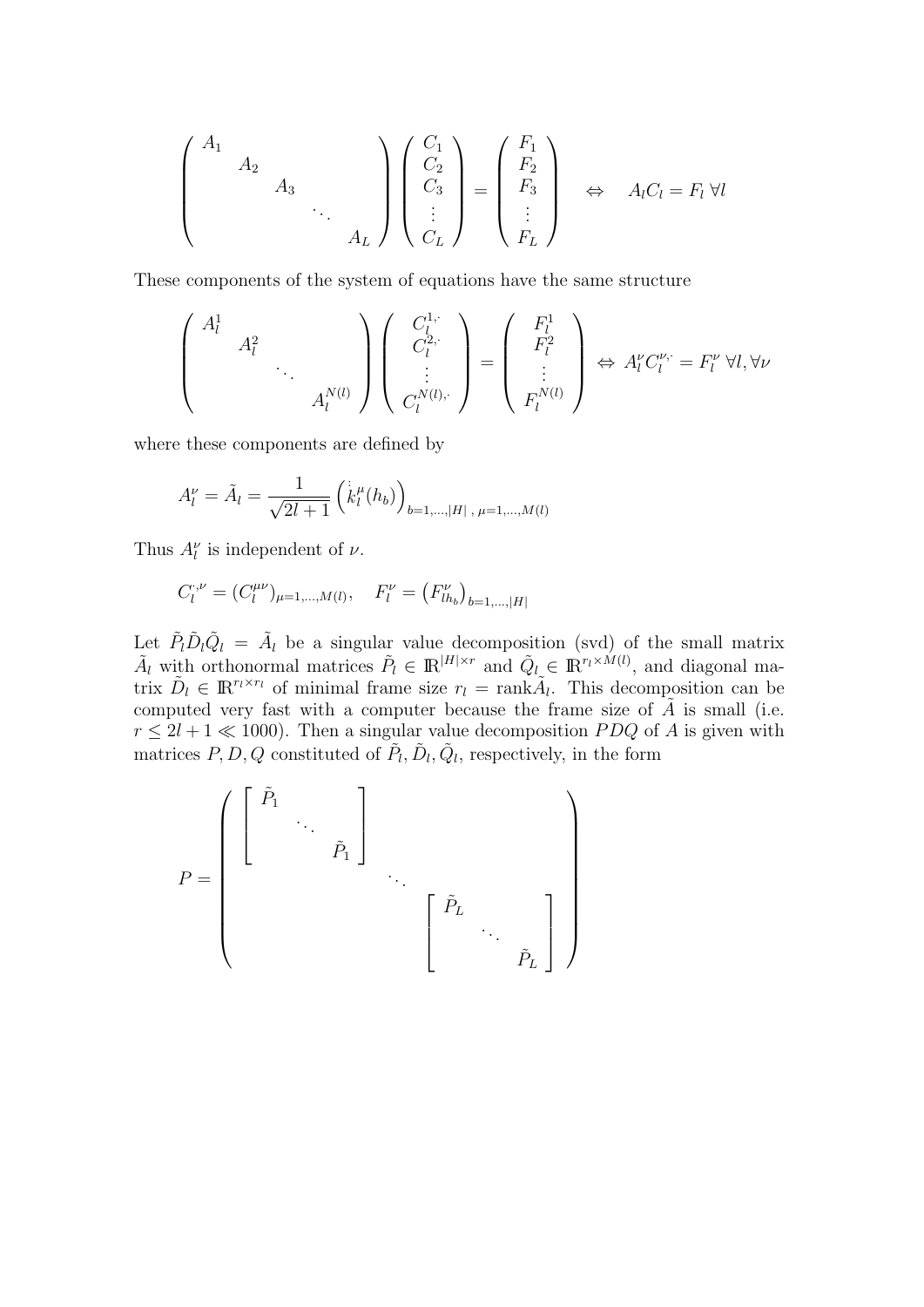$$
D = \begin{pmatrix} \begin{bmatrix} \tilde{D}_1 & & & & \\ & \ddots & & & \\ & & \tilde{D}_1 & \end{bmatrix} & & & & \\ & & & \begin{bmatrix} \tilde{D}_L & & & \\ & \ddots & & \\ & & \tilde{D}_L \end{bmatrix} \end{pmatrix}
$$

$$
Q = \begin{pmatrix} \begin{bmatrix} \tilde{Q}_1 & & & \\ & \ddots & \\ & & \tilde{Q}_1 \end{bmatrix} & & & \\ & & \ddots & \\ & & & \begin{bmatrix} \tilde{Q}_L & & \\ & & \ddots & \\ & & & \tilde{Q}_L \end{bmatrix} \end{pmatrix}
$$

Thus, the singular value decomposition of this ODF–PDF projection can be computed at small computational cost. In the next section it will be shown how this decomposition can be applied in practical texture analysis.

# 2 Practical application of the SVD

The singular value decomposition immediately provides the least squared error back transformation matrix and its singular value decomposition without additional computational effort, it is the Moore–Penrose inverse of the projection matrix, and in fact of the projection operator:

$$
A^- := Q^t D^{-1} P^t, \text{where } D \text{ is a diagonal matrix} \tag{1}
$$

with nonzero singular values

$$
\lambda_{lk}=1/D_{l,kk}, l=1,\ldots,L, k=1,\ldots,r_l
$$

of multiplicity given by  $N(l)$ .

Since the inverse  $A^-$  is independent of the measured intensities, it is sufficient to compute it once and use it for all experiments with measured pole figures of the same set H of crystal forms.

Given the variance–covariance matrix  $\Sigma_F$  of the measurement error of the experimental coefficients  $\hat{F}_{lh}^{\nu}$ , the variance–covariance matrix  $\sigma_C$  of the measurement error of the  $C_l^{\mu\nu}$  $\ell_l^{\mu\nu}$  coefficients may be computed according to

$$
\Sigma_C = A^- \Sigma_F A^{-t} \tag{2}
$$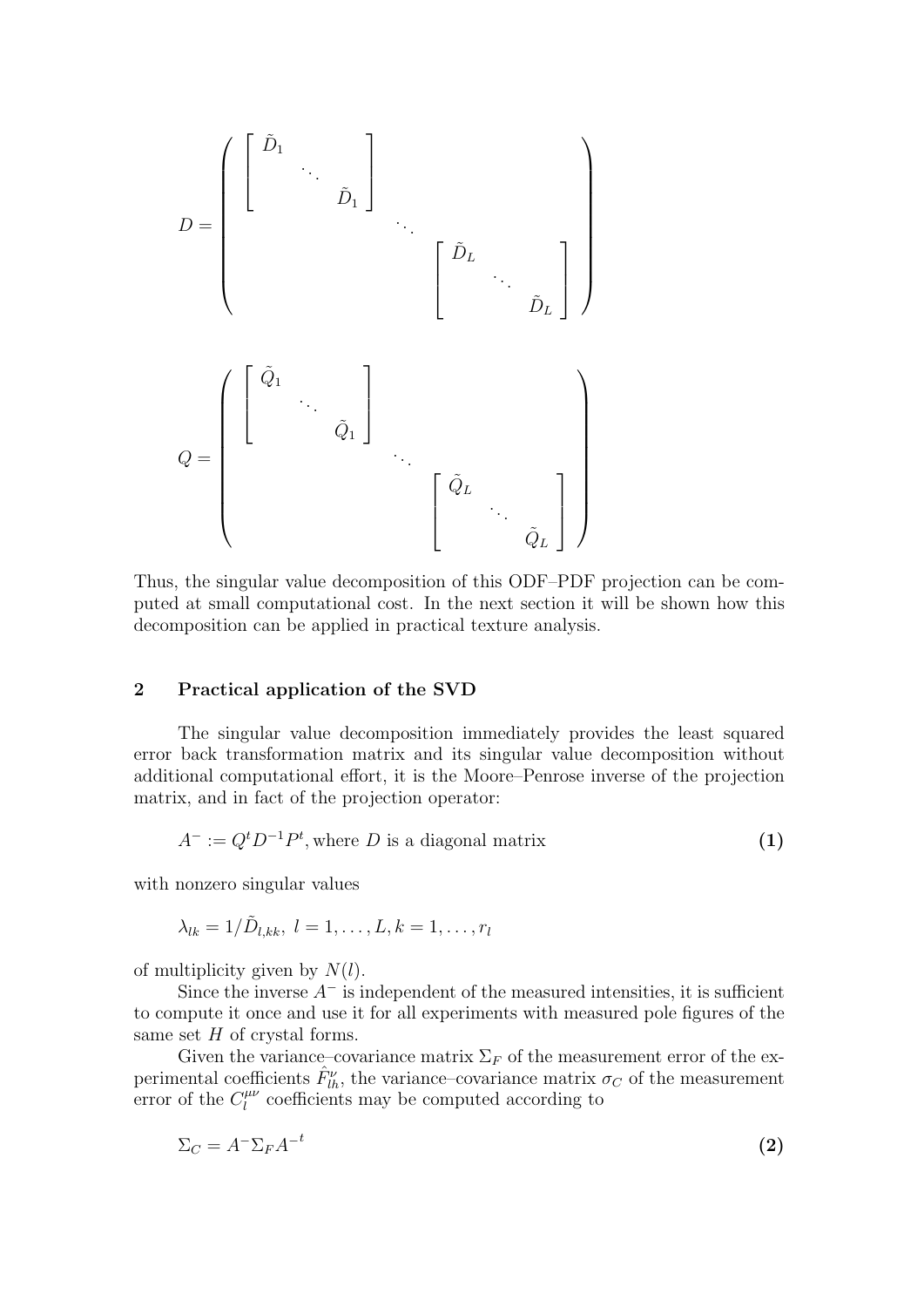In the next sections it will be shown how to use this relation, but first a modified decomposition will be considered which simplifies relation (2) and yields results with smaller estimation error.

# 3 Taking different measurement errors into account

Some pole figures can be measured with better accuracy than others. Therefore, they have different standard errors of the experimental coefficients of their series expansion. The normalisation condition

$$
\oint \left(\alpha^{-1} \dot{k}_l^{\nu}(y)\right)^2 dy = \alpha^{-2}
$$

can be used to deal with objects of different statistical measurement errors. If the random variables  $F_{lh}^{\nu}$  are replaced by  $\tilde{F}_{lh}^{\mu} = \alpha_{lh}^{\nu} F_{lh}^{\nu}$  such that  $Var\left[\tilde{F}_{lh}^{\nu}\right] =$  $\alpha_{lh}^{\nu}$ <sup>2</sup>Var  $[F_{lh}^{\nu}] = 1, \forall h \in H$ , using constants  $\alpha_{lh}^{\nu} := (\text{Var}[F_l^{\nu, h}]$  $\binom{n}{l}$ <sup> $\binom{n}{l}$ </sup> to represent how well a harmonic of order  $l$  can be determined using the  $h$  pole figure, depending on the the reflex and on the sampling grid. The variances can be found by repeated measurements on appropriate test samples.

Assuming that the variance only depends on  $l$  and  $\mu$  these two parameters this renormalisation does not change the structure of the singular value decomposition. But it will change the svd itself. If the variance will also depend on  $\nu$ , not only on  $l$  and  $h$  the block structure of the projection matrix A will be preserved, but the  $A_l^{\nu}$  will then depend on  $\nu$ . This will only cost more computer time, but the theory is unaffected by this:

$$
(A_l^{nu})_{b\mu} = (1/\alpha_{lh_b}^\nu)(A_l^{nu})_{b\mu}
$$

Applying the singular value decomposition of the operator  $A'$  projecting the  $C^{\mu\nu}_l$  $\hat{l}^{\mu\nu}_{l}$  to these modified  $\tilde{F}$  to compute its Moore–Penrose inverse using formula (1) yields  $\hat{C}^{\mu\nu}_l$  with minimal measurement error variance. This follows from the theory of optimum weighted least squares regression.

#### 4 Design of experiments

Let  $H$  be a set of experimentally accessible pole figures with independent standard measurement errors  $\sigma_{h l m}$  for the experimental coefficients  $F_{l h}^{\nu}$  of the h pole figure. Let PDQ denote the associated singular value decomposition.

An experimental design is a subset of these crystal forms. The general idea is to look for the best subset out of some sensible subsets and measure only the pole figures belonging to this subset.

#### 4.1 Optimality criteria

Different optimality criteria are often used in experimental design (Pukelsheim 1993):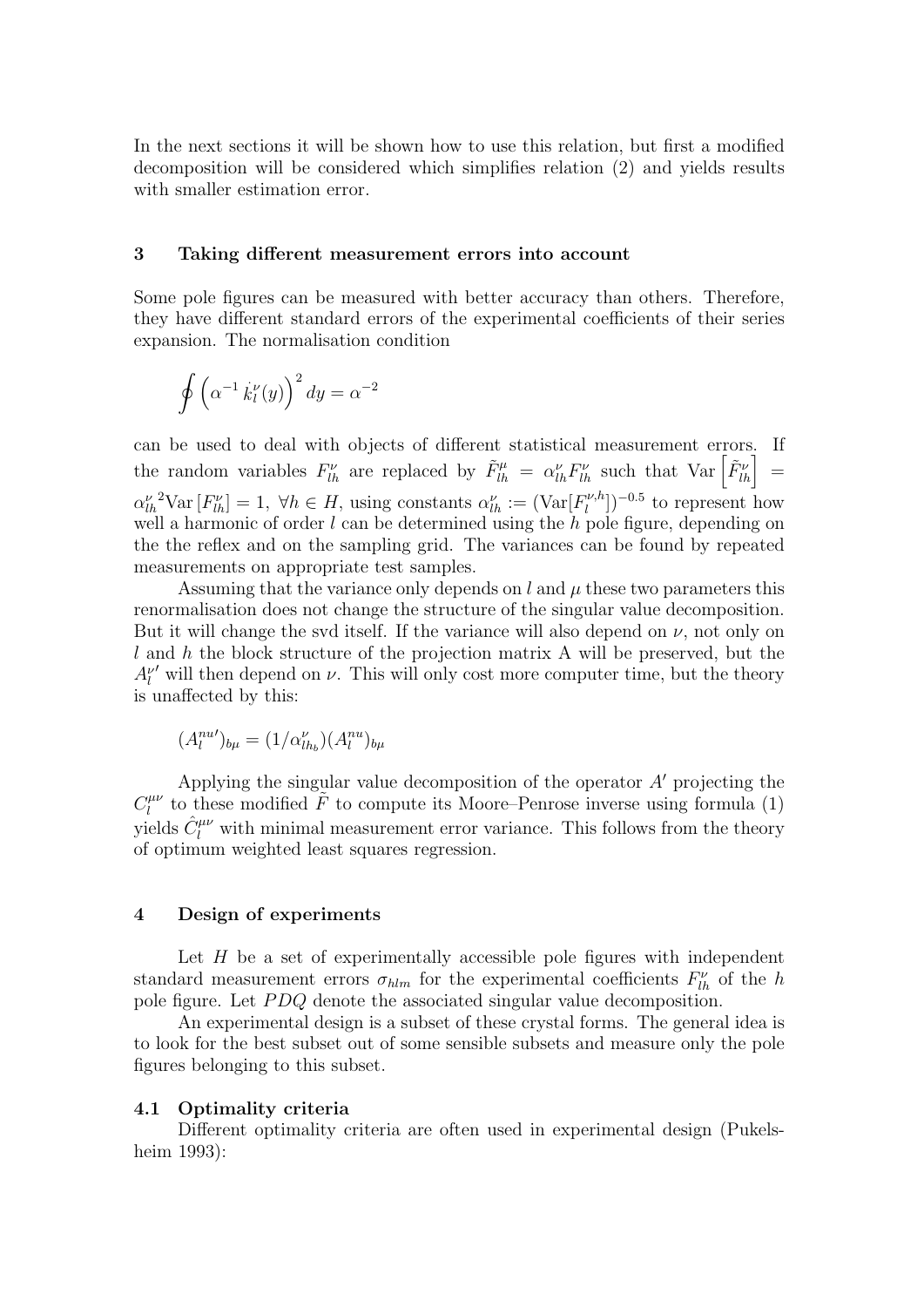- Determinant optimality (D-optimality): Minimize the determinant of the variance matrix.
- Average optimality (A-optimality): Minimize the mean estimation variance.
- Eigenvalue optimality (E-optimality): Minimize the largest eigenvalue of the variance matrix.
- Trace optimality (T-optimality): Maximize the trace of the information matrix (which is the inverse of the estimation variance matrix).

These entities can be calculated form the singular value decomposition by the following formulae if the stochastic errors of  $\alpha_l^{h_b} F_{lh}^{\mu}$  $\eta_{h_b}^{\mu}$  are independent and every single variance is rescaled to unity

$$
D = \left(\prod_{l=1}^{L} (\det \tilde{D}_l)^{N(l)}\right)^{-2} \quad A = \sum_{l=1}^{L} N(l) \text{trace} \tilde{D}_l^{-2}
$$

$$
E = (\min_{l,k} \tilde{D}_{l,kk})^{-2} \qquad T = \sum_{l=1}^{L} N(l) \text{trace} \tilde{D}_l^2
$$

All these formulae can be evaluated with a computer very fast. Therefore, these criteria may be evaluated for all feasible sets of pole figures which in turn may be ranked according to the amount of information they provide. The average criterion is equivalent to best approximation of the ODF in mean squared error in the space of functions  $L^2(SO_3)$ .

# 4.2 Optimality in case of dependent measurement errors

Unfortunately, the assumption of independent measurement errors may not be realistic, and they have to be treated as dependent. Therefore, the assumption is relaxed that the measurement errors of  $F'_{lh}$  are uncorrelated for different h only. Then for the average criterion the theory remains exactly true because only the diagonal elements of the matrix  $(Q<sup>t</sup>D<sup>-1</sup>P<sup>t</sup>)\Sigma<sub>F</sub>(PD<sup>-1</sup>Q)$  are relevant. These depend only on the diagonal blocks of  $\Sigma_F$  because of the special block structure of  $PD^{-1}Q$ . These diagonal blocks of  $\Sigma_F$  are diagonal themselves. Therefore the the non diagonal elements of  $\Sigma_F$  do not influent the results. For the other criteria this is only true approximately. Thus the A-optimality criterion seems favourable as it is also equivalent to optimum approximation of the ODF as already mentioned above.

This kind of dependence is e.g. also introduced in case the normalisation must be calculated from the measurements as usual.

# 5 Extracting information of high order

The singular value decomposition also answers a question which seems to have slipped the attention: What do pole figures tell about the harmonic terms  $C_l^{\mu\nu}$  $\int_l^{\mu\nu}$ of degree  $l > L = max_L \{L : N(L) \leq |H|\}$ ?

The conventional harmonic method reconstructs an ODF by first constraining the possible results to a subspace of functions represented by a finite harmonic series expansion of degree L, and then exactly calculates the projection of the true ODF to this subspace.